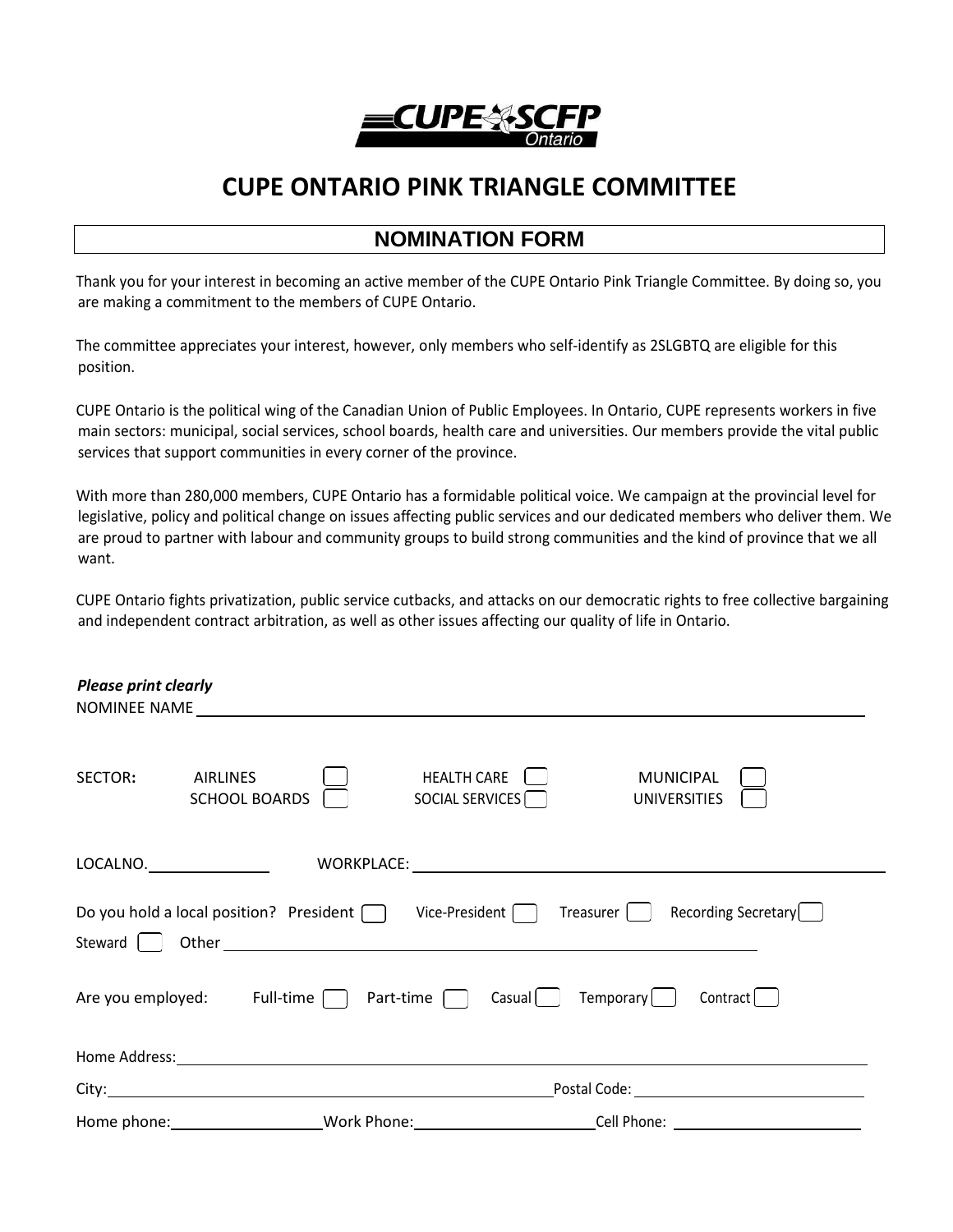| г.<br>., |  |
|----------|--|
|          |  |

## **NOMINATOR INFORMATION AND ENDORSEMENT OF LOCAL UNION PRESIDENT**

|            | (Local Union President) of CUPE Ontario Affiliated Local No.  |
|------------|---------------------------------------------------------------|
| Phone No.  | Email:                                                        |
| nominate   | to become a member of CUPE Ontario's Pink Triangle Committee. |
| Signature: | Date:                                                         |

## **NOMINEE QUESTIONNAIRE**

*Please limit your response to 100 words for each question. Please note that providing answers in point form is OK.*

1. Please share why you are interested in becoming part of the CUPE Ontario Pink Triangle Committee.

2. Briefly describe your experiences that would be relevant to your work with the Committee, both in the labour movement and/or your community. Feel free to include your strengths, but also areas where you think this experience could be one from which you could learn and share with other 2SLGBTQ workers.

3. As a member of the committee, are there specific 2SLGBTQ issues you would like to work on?

4. Is there anything else you would like to add?

Members on CUPE Ontario committees volunteer several hours a month.

Is this a commitment you able to make?  $Yes \Box$  No  $\Box$